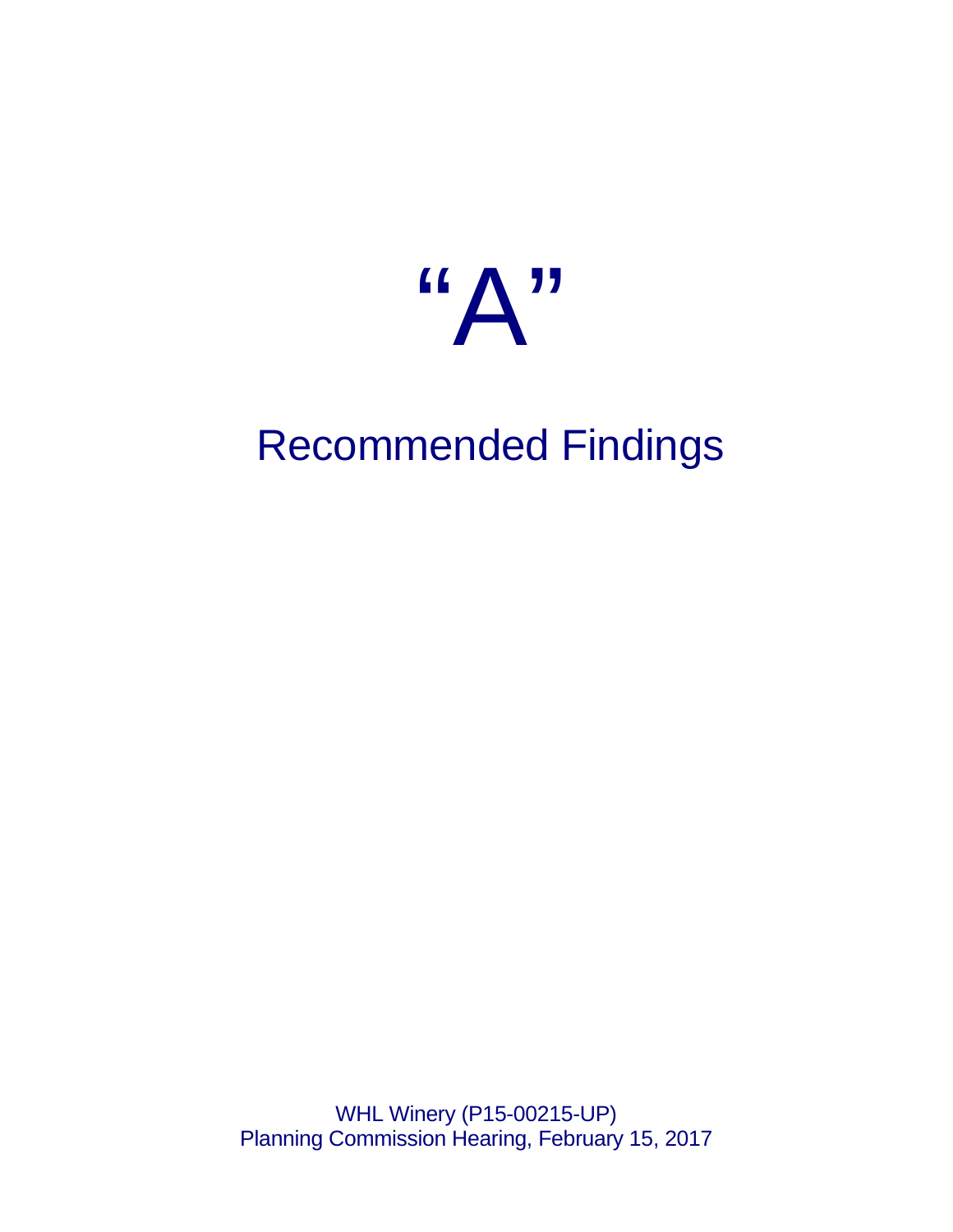### **PLANNING COMMISSION HEARING – FEBRUARY 15, 2017 RECOMMENDED FINDINGS**

## **WHL WINERY USE PERMIT AND ROAD & STREET STANDARDS EXCEPTION REQUEST (P15-00215-UP) 1561 SOUTH WHITEHALL LANE, ST. HELENA, CALIFORNIA (APN: 027-460-013)**

## **ENVIRONMENTAL DETERMINATION:**

The Planning Commission (Commission) has received and reviewed the proposed Negative Declaration pursuant to the provisions of the California Environmental Quality Act (CEQA) and of Napa County's Local Procedures for Implementing CEQA, and finds that:

- 1. The Planning Commission has read and considered the Negative Declaration prior to taking action on said Negative Declaration and the proposed project.
- 2. The Negative Declaration is based on independent judgment exercised by the Planning Commission.
- 3. The Negative Declaration was prepared and considered in accordance with the requirements of the CEQA.
- 4. There is no substantial evidence in the record as a whole, that the project will have a significant effect on the environment.
- 5. There is no evidence, in considering the record as a whole that the proposed project will have a potential adverse effect on wildlife resources or habitat upon which the wildlife depends.
- 6. The site of this proposed project is not on any of the lists of hazardous waste sites enumerated under Government Code Section 65962.5 and is not within the boundaries of any airport land use plan.
- 7. The Secretary of the Commission is the custodian of the records of the proceedings on which this decision is based. The records are located at the Napa County Planning, Building & Environmental Services Department, 1195 Third Street, Second Floor, Napa, California.

#### **EXCEPTION TO ROAD AND STREET STANDARDS:**

The Commission has reviewed the attached described Road and Street Standards (RSS) Exception request in accordance with Road and Street Standards Section 3 and makes the following findings:

8. The exception will preserve unique features of the natural environment which includes, but is not limited to, natural water courses, steep slopes, geological features, heritage oak trees, or other trees of at least 6"dbh and found by the decision-maker to be of significant importance, but does not include man made environmental features such as vineyards, rock walls, ornamental or decorative landscaping, fences or the like.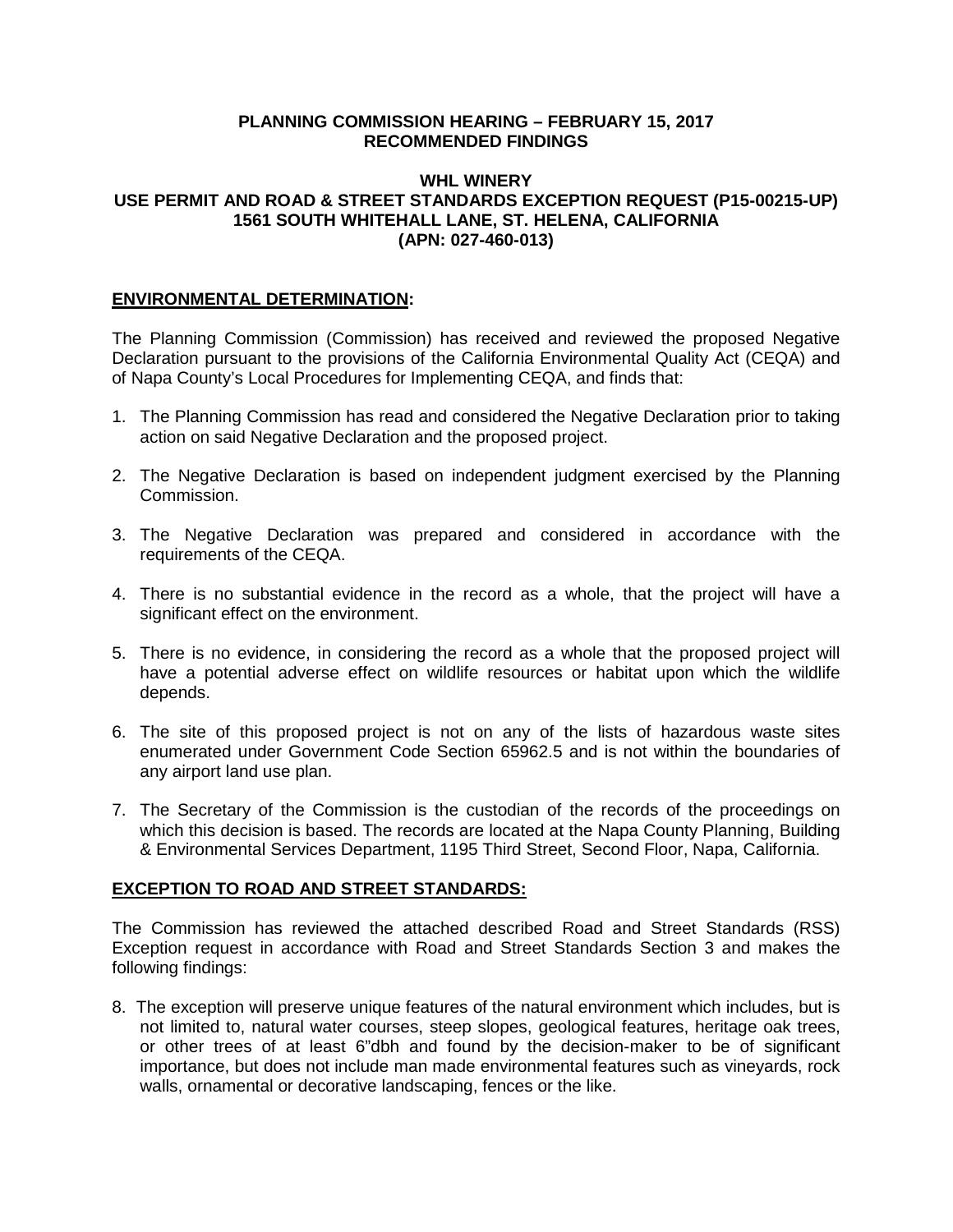Analysis: South Whitehall Lane is a shared private drive off Whitehall Lane which is a County maintained road. The project site is approximately 0.6 miles from Whitehall Lane. South Whitehall Lane is paved with widths that vary from 10 feet to 16 feet and crosses Bale Slough which runs along the easterly property line of the project site. Between roadway stations STA 36+50 to STA 37+65 (115 linear feet) South Whitehall Lane will have a minimum width of 14-feet over the stream. Road widening at the stream crossing would require substantial grading within and adjacent to the drainage course which would not be practical. Grant of the exception is necessary to minimize potential impacts to the existing Bale Slough stream crossing.

9. The exception is necessary to accommodate other limiting factors such as recorded historical sites or legal constraints.

Analysis: As noted above, South Whitehall Lane is a shared private drive off Whitehall Lane with widths that vary from 10 feet to 16 feet. An approximate 900 linear foot long portion of South Whitehall Lane is within an access easement that is 16 feet wide. The applicant provided written correspondence documenting the applicant's effort to seek consent from the neighboring property owners to widen the roadway easement but consent was refused. The applicant will improve the roadway within this portion to the extent possible while staying within the easement. Grant of the exception is necessary to accommodate this legal constraint.

10. Grant of the Road and Street Standards Exception will provide the same overall practical effect as the Standards do in providing defensible space, and does not adversely affect the life, safety, and welfare of the public or persons coming to the property.

Analysis: The County Engineering Division has discussed the request with the Napa County Fire Department and has conducted a site visit. Engineering staff recommends approval of the requested road exception, subject to recommended conditions in their memo of December 14, 2016. The proposed improvements are shown to meet the same overall practical effect of the RSS while preserving the unique features of the natural environment by implementing a vegetation management plan for the private lane (within the confines of the easement) and providing signage at each end of the roadway segments with reduced widths to warn motorists. There is adequate sight distance in both of these areas. The proposed improvements in the request, will serve as an alternate method by which adherence to the RSS may be achieved and will provide the same overall practical effect as the RSS towards providing defensible space, preserving the natural environment and protecting the life, safety and welfare of the public.

#### **PLANNING AND ZONING ANALYSIS:**

#### **USE PERMIT:**

The Commission has reviewed the use permit request in accordance with the requirements of the Napa County Code §18.124.070 and makes the following findings:

11. The Commission has the power to issue a Use Permit under the Zoning Regulations in effect as applied to property.

Analysis: The project is consistent with the AP (Agricultural Preserve) zoning district regulations. A winery (as defined in the Napa County Code Section 18.08.640) and uses in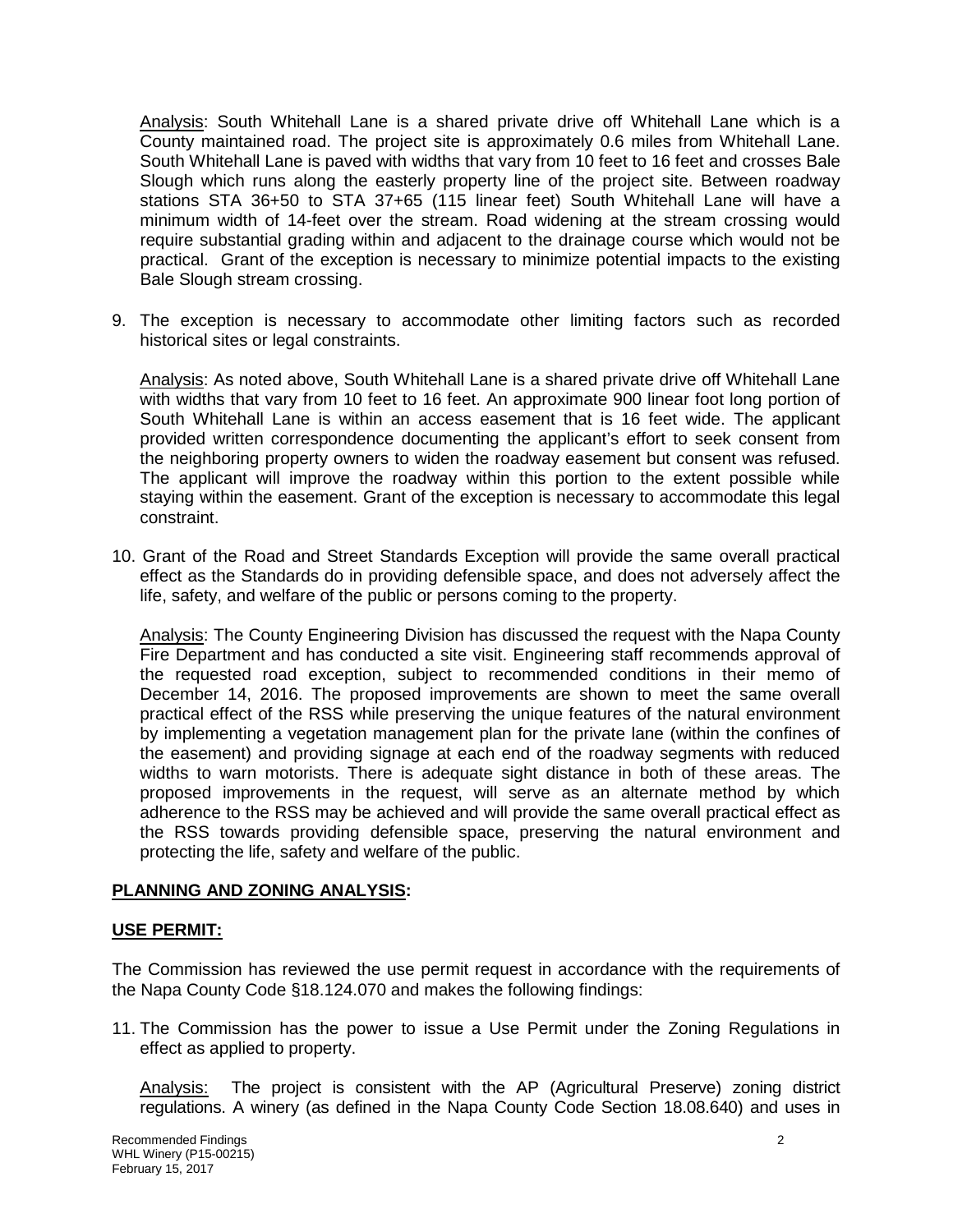connection with a winery (refer to Napa County Code Section 18.16.030) are permitted in the AP District with an approved use permit. The project, as conditioned, complies with the Napa County Winery Definition Ordinance (WDO) and all other requirements of the Zoning Code as applicable.

12. The procedural requirements for a Use Permit set forth in Chapter 18.124 of the Napa County Code (zoning regulations) have been met.

Analysis: The use permit application has been appropriately filed and notice and public hearing requirements have been met. The hearing notice and intent to adopt a Negative Declaration were posted and published in the Napa Valley Register on January 25, 2017. Copies were forwarded to property owners within 1,000 feet of the subject parcel, as well as other interested parties. The public comment period ran from January 25, 2017 to February 14, 2017.

13. The grant of the Use Permit, as conditioned, will not adversely affect the public health, safety or welfare of the County of Napa.

Analysis: Granting the Use Permit for the project as proposed and conditioned will not adversely affect the health, safety or welfare of the County. Affected County divisions and departments have reviewed the project and commented regarding the proposed driveway, grading, drainage, the proposed septic system, parking, building permits, and fire protection. Conditions are recommended which will incorporate these comments into the project to assure the protection of the public health, safety, and welfare.

14. The proposed use complies with applicable provisions of the Napa County Code and is consistent with the policies and standards of the Napa County General Plan and any applicable specific plan.

Analysis: Compliance with the Zoning Ordinance

The project is consistent with the AP (Agricultural Preserve) zoning district regulations. A winery (as defined in the Napa County Code Section 18.08.640) and uses in connection with a winery (refer to Napa County Code Section 18.16.030) are permitted in the AP District subject to an approved use permit. The proposed site improvements will comply with the development regulations of the AP District, including the minimum 300-foot road setback for winery buildings and 35-foot maximum building height as prescribed in County Code Sections 18.104.010, 18.104.220 and 18.104.230. The project, as conditioned, complies with the Napa County Winery Definition Ordinance (WDO) and all other requirements of the Zoning Code as applicable.

## Analysis: Compliance with the General Plan

As proposed and as conditioned, the requested Use Permit is consistent with the overall goals and objectives of the General Plan (2008). The General Plan land use designation for the subject parcel is Agricultural Resource.

General Plan Agricultural Preservation and Land Use Goal AG/LU-1 guides the County to "preserve existing agricultural land uses and plan for agriculture and related activities as the primary land uses in Napa County." General Plan Goal AG/LU-3 states that the County should "support the economic viability of agriculture, including grape growing, winemaking, other types of agriculture, and supporting industries to ensure the preservation of agricultural lands." Goal AG/LU-3 and Policy AG/LU-2 recognize wineries as agricultural uses.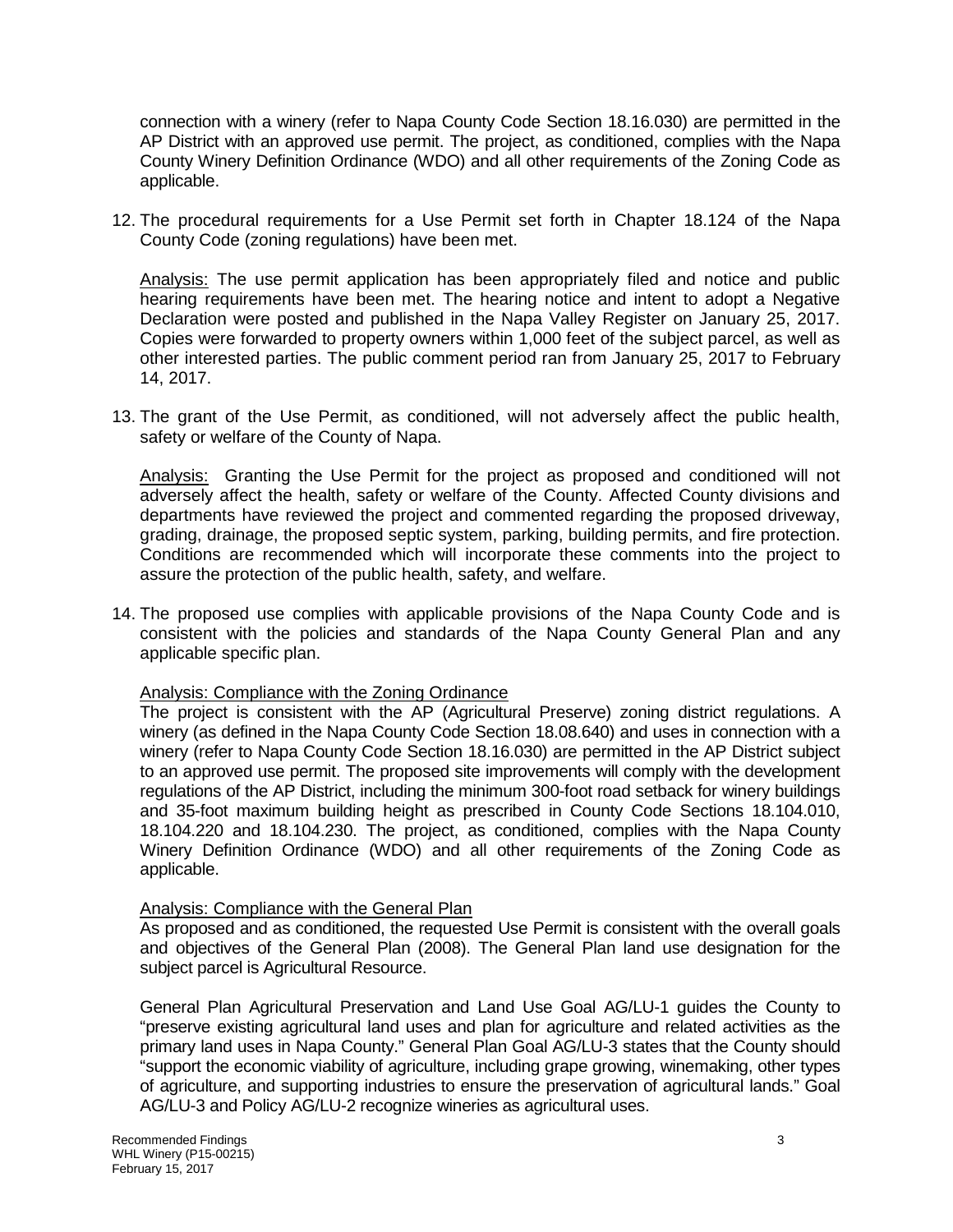The proposed use of the property for fermenting and processing of grape juice into wine supports the economic viability of agriculture within the County, consistent with Goal AG/LU-3 and Policy AG/LU-4 ("The County will reserve agricultural lands for agricultural use including land used for grazing and watershed/open space…"). By authorizing a winery at the project site the requested Use Permit supports the economic viability of both the vineyard use on the property, consistent with Economic Development Goal E-1 and Policy E-1.

The "Right to Farm" is recognized throughout the General Plan and is specifically called out in Policy AG/LU-15 and in the County Code. "Right to Farm" provisions ensure that agriculture remains the primary land use in Napa County and is not threatened by potentially competing uses or neighbor complaints. Napa County's adopted General Plan reinforces the County's long-standing commitment to agricultural preservation, urban centered growth, and resource conservation.

See below for additional General Plan policies.

15. That the proposed use would not require a new water system or improvement causing significant adverse effects, either individually or cumulatively, on the affected groundwater basin in Napa County, unless that use would satisfy any of the other criteria specified for approval or waiver of a groundwater permit under Sections 13.15.070 or 13.15.080 of the County Code.

Analysis: The project is consistent with General Plan Conservation Policies CON-53 and CON-55, which require that applicants, who are seeking discretionary land use approvals, prove that adequate water supplies are available to serve the proposed use without causing significant negative impacts to shared groundwater resources. The subject property is located on the valley floor which is subject to a water use screening criteria of 1.0 acre-foot of water per acre of land per year. A Tier I Water Availability Analysis (WAA), dated May 6, 2016, was prepared by Applied Civil Engineering, Inc., to determine the estimated water use of the existing development, the proposed project and water availability. There is one existing well on the project site that currently serves the existing uses and will serve the proposed winery. The analysis indicates that existing uses on the site would have a typical annual water demand of 9.0 acre feet per year (af/yr). Vineyards account for 5.88 af/yr; the main dwelling and caretaker's residence account for 1.45 af/yr; and, landscaping accounts for 1.63 af/yr. The proposed project would result in an annual water demand of 9.3 af/yr. According to the analysis, the winery would create an increase in annual water demand, by 0.28 af/yr and landscaping by 0.08 af/yr, totaling an approximate increase of 0.3 af/yr. Because the projected water demand for the project is below the calculated availability of 19.97 acre feet per year for the parcel, the requested Use Permit is consistent with General Plan Goals CON-10 and CON-11, as well as the policies mentioned above that support reservation and sustainable use of groundwater for agricultural and related purposes. The project will not require a new water system or other improvements and will not have a negative impact on local groundwater.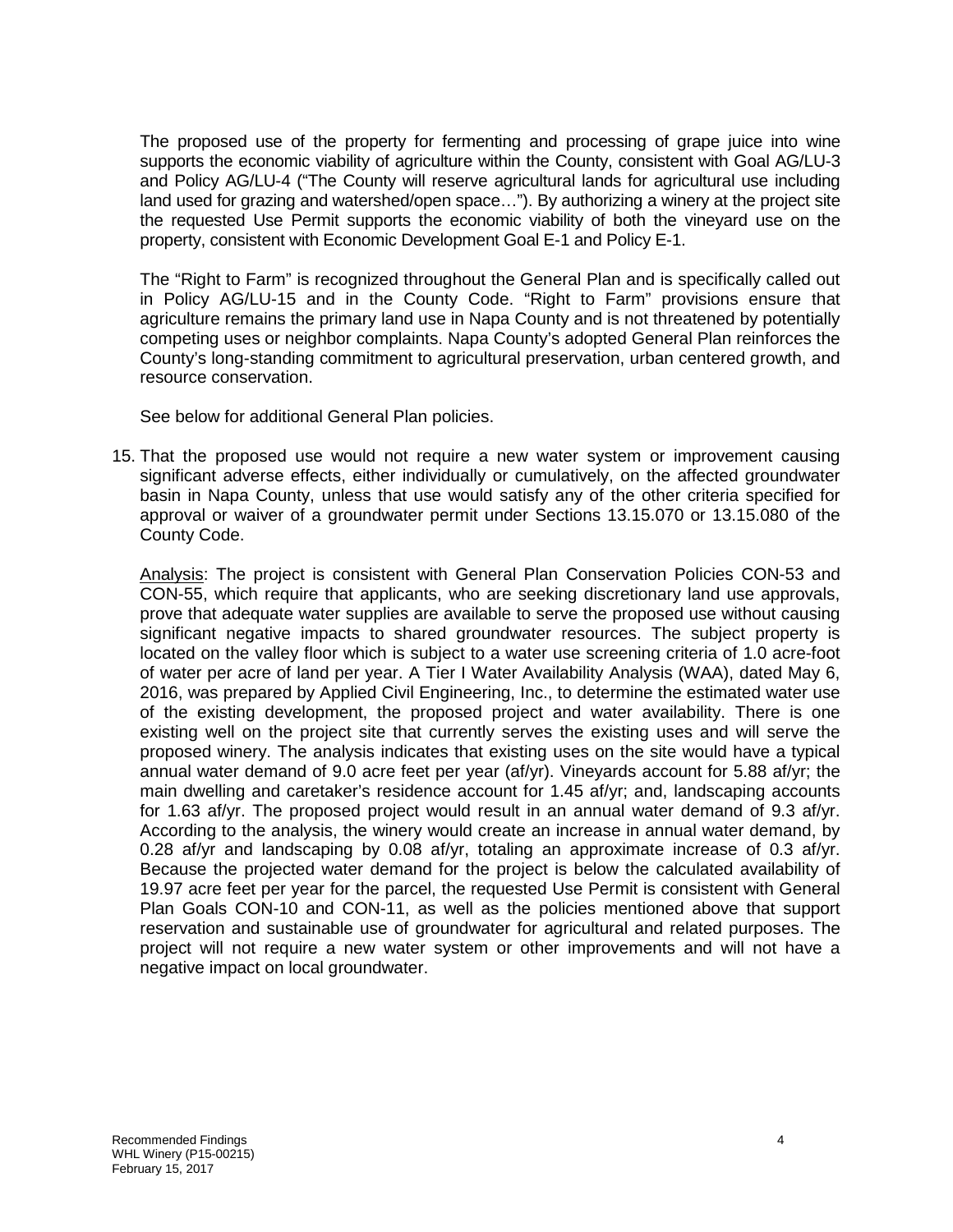Other Applicable Napa County General Plan goals and policies:

- Goal AG/LU-1: Preserve existing agricultural land uses and plan for agriculture and related activities as the primary land uses in Napa County.
- Goal AG/LU-3: Support the economic viability of agriculture, including grape growing, winemaking, other types of agriculture, and supporting industries to ensure the preservation of agricultural lands.
- Policy AG/LU-2: "Agriculture" is defined as the raising of crops, trees, and livestock; the production and processing of agricultural products; and related marketing, sales and other accessory uses. Agriculture also includes farm management businesses and farm worker housing.
- Policy AG/LU-4: The County will reserve agricultural lands for agricultural use including lands used for grazing and watershed/open space, except for those lands which are shown on the Land Use Map as planned for urban development.
- Policy AG/LU-8: The County's minimum agricultural parcel sizes shall ensure that agricultural areas can be maintained as economic units.
- Policy AG/LU-15: The County affirms and shall protect the right of agricultural operators in designated agricultural areas to commence and continue their agricultural practices (a "right to farm"), even though established urban uses in the general area may foster complaints against those agricultural practices. The "right to farm" shall encompass the processing of agricultural products and other activities inherent in the definition of agriculture provided in Policy AG/LU-2.
- Goal CON-10: Conserve, enhance and manage water resources on a sustainable basis to attempt to ensure that sufficient amounts of water will be available for the uses allowed by this General Plan, for the natural environment, and for future generations.
- Goal CON-11: Prioritize the use of available groundwater for agricultural and rural residential uses rather than for urbanized areas and ensure that land use decisions recognize the long-term availability and value of water resources in Napa County.
- Policy CON-60.5 All aspects of landscaping from the selection of plants to soil preparation and the installation of irrigation systems should be designed to reduce water demand, retain runoff, decrease flooding, and recharge groundwater.
- Policy CON-72: The County shall seek to reduce the energy impacts from new buildings by applying Title 24 energy standards as required by law and providing information to the public and builders on available energy conservation techniques, products, and methods available to exceed those standards by 15 percent or more.
- Policy CON-77: All new discretionary projects shall be evaluated to determine potential significant project-specific air quality impacts and shall be required to incorporate appropriate design, construction, and operational features to reduce emissions of criteria pollutants regulated by the state and federal